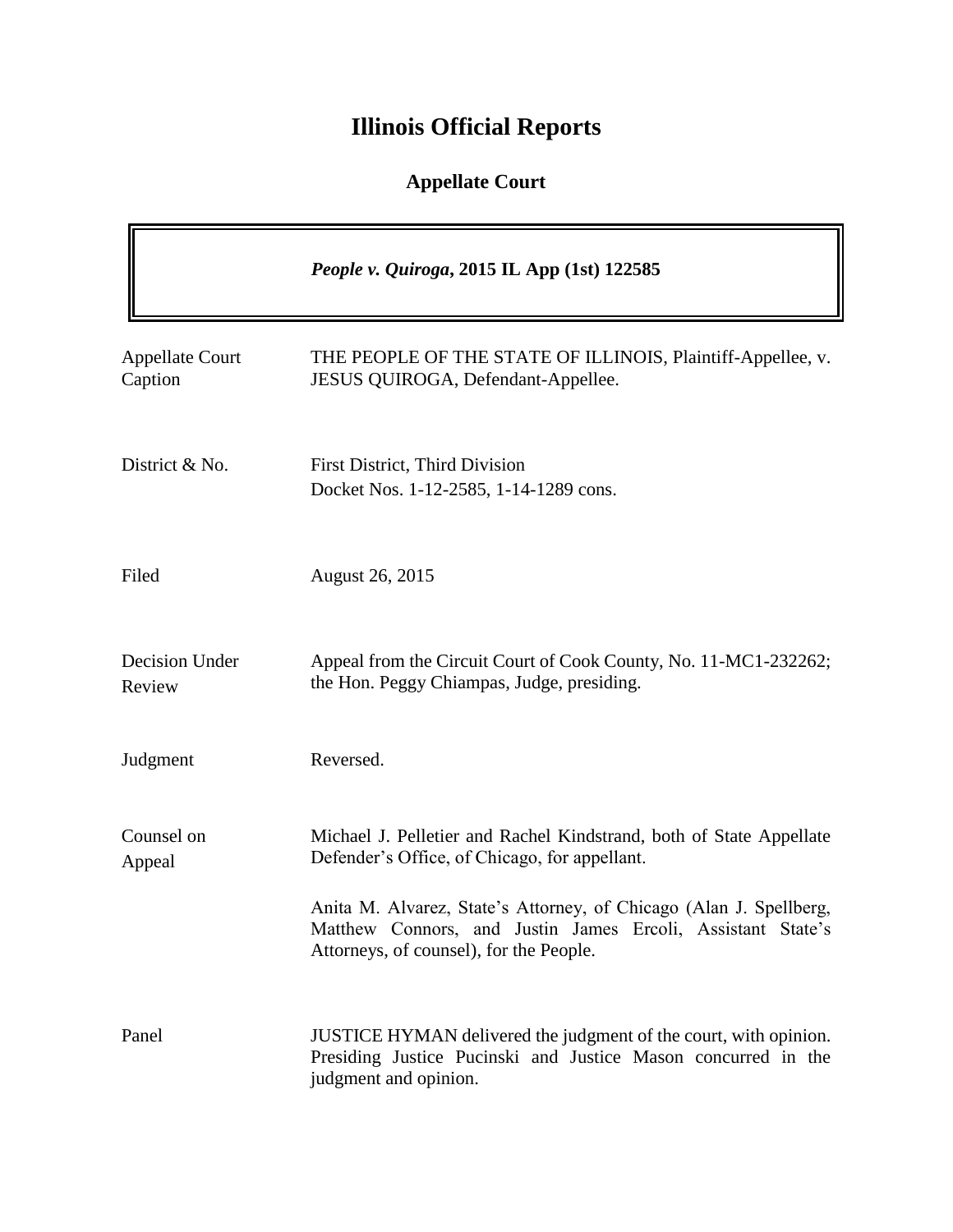#### **OPINION**

¶ 1 Defendant Jesus Quiroga served in various volunteer capacities, including on the Local School Council (LSC), at George Pullman Elementary School where two of his children attended. Weeks after an LSC meeting at which he wrangled with Pullman's principal over an incident involving his daughter, the school sent Quiroga a letter, which he may or may not have received, notifying him that he had to seek permission before entering school property. Pursuing his complaint with the principal, on the last day of school, Quiroga stood on the sidewalk and in the street in front of the school and solicited parents to sign a petition to remove the principal. Soon, the principal contacted police and Quiroga was arrested, charged, and later convicted in a bench trial, with criminal trespass to state-supported land.

¶ 2 On appeal, Quiroga contends the State did not carry its burden on two of the three elements of the offense of criminal trespass to state-supported land–that he interfered with a person's lawful use or enjoyment of the property or that he had received notice that his entry was forbidden. 720 ILCS 5/21-5(a) (West 2010). We reverse on the lack of evidence that Quiroga hindered or disrupted or obstructed anyone's use or enjoyment of the school property that day.

#### ¶ 3 Background

¶ 4 At trial, the principal of George Pullman Elementary School, Felicia Sanders, testified that on April 27, 2011, she, Quiroga, other parents, and school officials attended an LSC meeting at the school. During the meeting, Quiroga started yelling and shouting profane and threatening statements and appeared to invite the chair of the LSC into a physical altercation. After the chair dismissed the meeting, Quiroga approached within six inches of Sanders, before two other members of the LSC stepped between them. The next day, Sanders drafted a violation of visitor protocol letter addressed to Quiroga that read, in part, "in light of your abusive behavior at the school, you may no longer enter the building or come onto the school grounds unless you first call the main office \*\*\* to state the reason for your visit and to request permission to enter onto school property." But Sanders did not mail the letter until weeks later, May 19, 2011, after checking with superiors and the legal department to make sure she complied with proper procedures.

¶ 5 Quiroga had two Chicago addresses on file with the school: 352 South Kensington Avenue and 9 West 115th Street. Sanders mailed two copies of the letter to Quiroga at each address, one via certified mail and one via regular mail. The post office returned both copies of the letter sent to the 352 South Kensington Avenue and the certified letter sent to 9 West 115th Street; only the letter sent by regular mail to 9 West 115th Street was not returned.

¶ 6 Sanders testified that on the morning of June 17, 2011, when school ended for the year, she was in the main office when, 20 minutes before dismissal, some parents came into the office and told her that someone outside was harassing them. She looked out a window in her office, and saw Quiroga walking back and forth approaching parents on the playground, on the sidewalk, and in their cars, waiting for their children to be released. Quiroga held something about the size of a sheet of paper, but she did not know what he was doing. Sanders called her management support director, spoke to the school's off-duty Chicago police officer, and then contacted 911 because she believed Quiroga was in violation of the terms of the visitor protocol letter as he had not called ahead for permission to be on school grounds.

- 2 -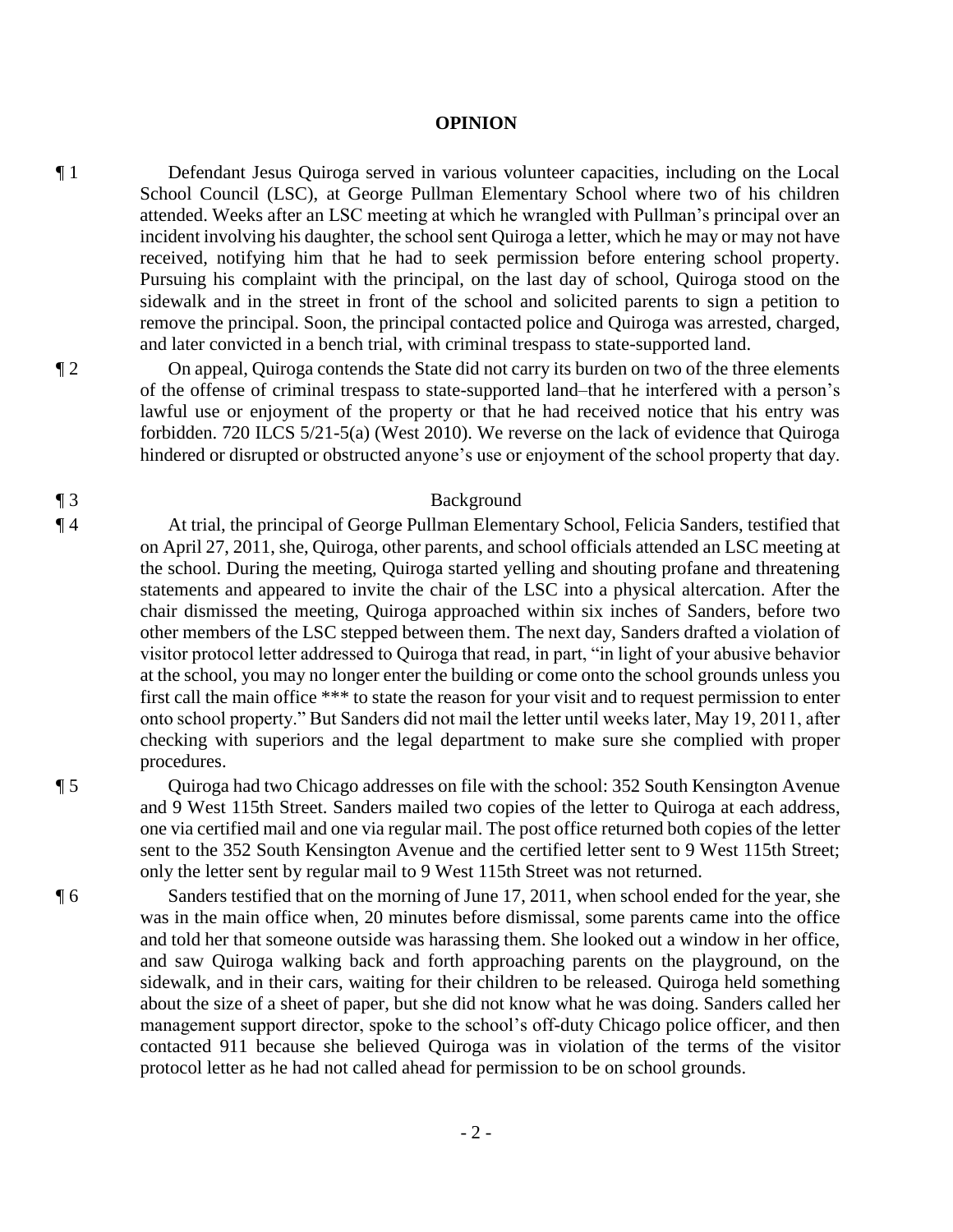¶ 7 On cross-examination, Sanders conceded that she saw Quiroga near the school regularly when he dropped off and picked up his children. The parties stipulated that George Pullman Elementary School receives state and federal funding.

- ¶ 8 Michael Ricketts, the senior compliance facilitator for the Chicago Public Schools, testified that he trains LSC members to ensure compliance with state laws and regulations. He had met Quiroga at an LSC meeting and at a one-on-one meeting with him at a McDonald's in May 2011, but could not recall the exact date. At their meeting, Quiroga told Ricketts that he received a letter from Sanders barring him from the school and that he was "truly upset about that." On cross-examination, Ricketts initially stated that he saw Sanders and Quiroga at an LSC meeting in June, but later stated that the LSC meeting occurred before he met with Quiroga at McDonald's in May. He further stated that Quiroga requested to meet him at the McDonald's where they discussed the letter and Quiroga's daughter.
- ¶ 9 Quiroga testified that two of his children attend George Pullman Elementary School and that in addition to the LSC, he is member of the school's Bilingual Council and the No Child Left Behind Council. He went to the school for various meetings on May 4, 5, 18, and 19, and June 6 of 2011, and saw Sanders each time. As he had not received the letter from Sanders, he did not call ahead before entering the school on any of those dates.
- ¶ 10 On June 17, 2011, Quiroga went to Pullman with a black notebook containing a petition to remove Sanders. He solicited signatures on the sidewalk and in the street, but never stepped on the playground. He acknowledged that he met with Ricketts, but testified that they only discussed Sanders' "mal-conduct," and not the letter. He denied having an outburst at the LSC meeting on April 27. On cross-examination, Quiroga acknowledged that he provided the school with two addresses: his "base address" of 352 South Kensington Avenue, and his "emergency contact person" and current residence address at 9 West 115th Street. He also said some of the parents signed his petition while others did not, and that he met with Ricketts at the McDonald's on May 11.
- ¶ 11 Before announcing its decision, the court stated that it had observed the demeanor of the witnesses while testifying and determined the weight to afford their testimony. The court then outlined the facts, accepting the contention that an incident occurred at the April 27 meeting, which prompted Sanders to draft a letter to Quiroga restricting his access to the school. The court noted that Sanders testified credibly regarding following protocols before mailing the letter to Quiroga's two addresses. Because Sanders was unable to mail the letter before May 19, the trial court concluded that his presence at the school for meetings before May 19 was irrelevant to the charged offense.
- ¶ 12 The trial court recounted Sanders' testimony regarding the events of June 17 and found Quiroga's argument of a content-based violation of his First Amendment rights "does not fly in this Court's opinion" as Sanders did not know what Quiroga was doing outside, but called police on the basis of the visitor protocol letter. The court proceeded to the issue of notice. As to that element, the court found Ricketts testified credibly that he and Quiroga discussed the letter when they met at McDonald's. The court stated that the testimony of Ricketts and Sanders was not impeached, and that Quiroga was "very selective in his responses." The court held that the State had met its burden of proving Quiroga guilty of criminal trespass to state-supported land and sentenced him to six months' supervision.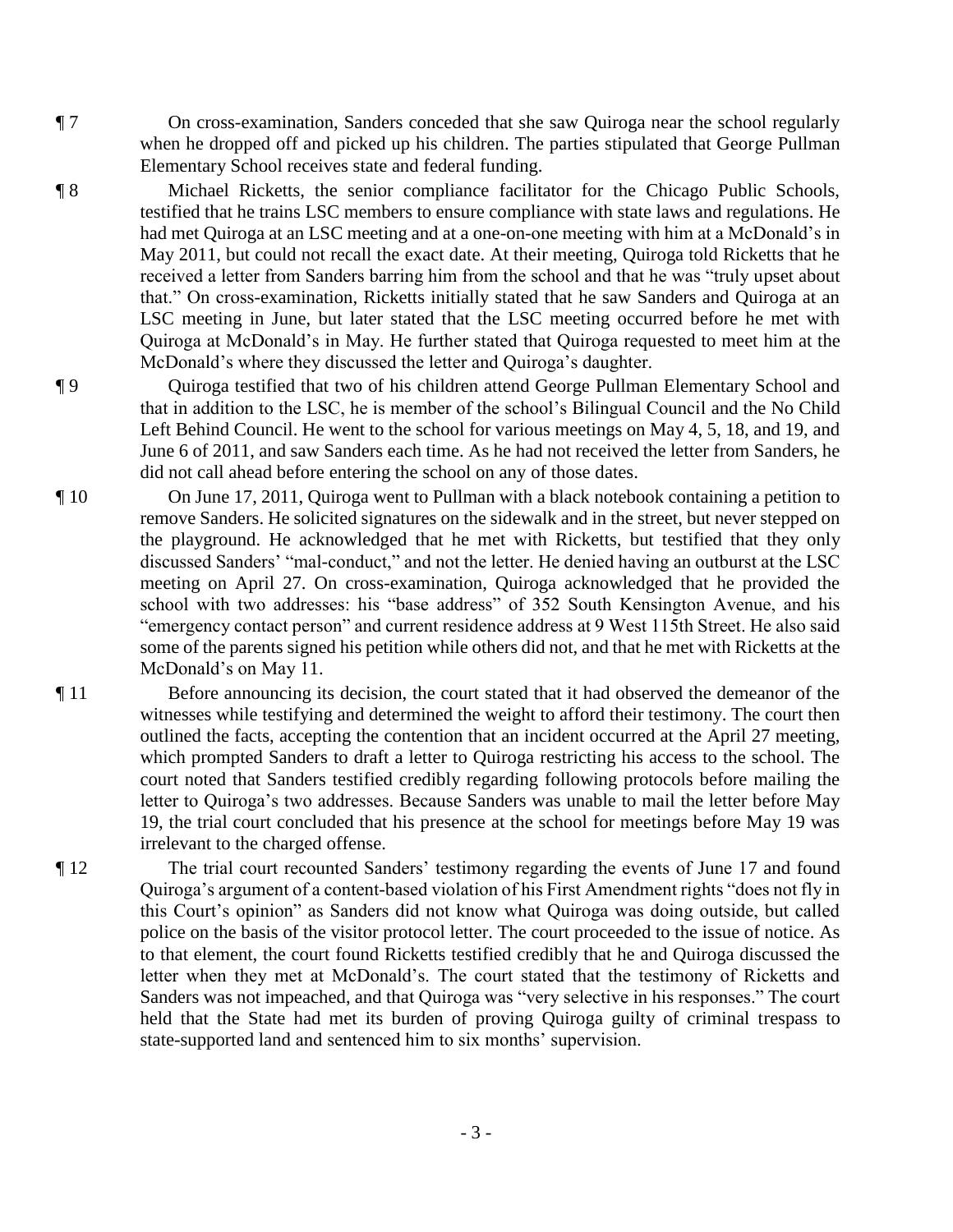#### ¶ 13 Analysis

- ¶ 14 Quiroga challenges the sufficiency of the evidence to sustain the conviction, contending that the State presented no evidence that he interfered with anyone's use or enjoyment of the school property or proved that he received the requisite notice under the statute. He maintains his conduct cannot be the basis for finding he interfered with anyone's use or enjoyment of the school property, and Ricketts' and Sanders' testimony was insufficient to prove he actually received Sander's letter.
- ¶ 15 Where a defendant challenges the sufficiency of the evidence to sustain his or her conviction, the reviewing court must consider whether, after viewing the evidence in a light most favorable to the prosecution, any rational trier of fact could have found the essential elements of the crimes beyond a reasonable doubt. *People v. Jordan*, 218 Ill. 2d 255, 270 (2006). This standard recognizes the responsibility of the trier of fact: (i) to determine the credibility of the witnesses and the weight to be given their testimony; and (ii) to resolve any conflicts and inconsistencies in and draw reasonable inferences from the evidence. *People v. Sutherland*, 223 Ill. 2d 187, 242 (2006). A reviewing court will not overturn the decision of the trier of fact unless the evidence appears to be so unreasonable, improbable, or unsatisfactory as to justify a reasonable doubt of defendant's guilt*. People v. Beauchamp*, 241 Ill. 2d 1, 8 (2011); *People v. Smith*, 185 Ill. 2d 532, 542 (1999).
- ¶ 16 To sustain Quiroga's conviction, the State must prove: (i) state or federal funds supported the land in whole or in part; (ii) Quiroga received notice forbidding his entry; and (iii) after receiving notice, Quiroga interfered with another person's use or enjoyment of the land. 720 ILCS 5/21-5(a) (West 2010). A defendant receives notice within the meaning of the statute if he or she received notice personally, either orally or in writing. 720 ILCS 5/21-5(b) (West 2010).

#### ¶ 17 1. Element of Interfering With the Use or Enjoyment of Land

¶ 18 Quiroga concedes that Pullman receives state and federal funds, but challenges the sufficiency of the evidence to show that his conduct interfered with anyone's use or enjoyment of the land. This court has held that an individual interferes with the use or enjoyment of land if he or she engages in the "kind of conduct which by its nature tends to hinder, disrupt or obstruct the orderly function of the official enterprise being carried on in the building or on the land." *People v. Holtzman*, 10 Ill. App. 3d 528, 529-30 (1973). Quiroga, citing *Holtzman* and *People v. Duda*, 84 Ill. 2d 406, 411-14 (1981), contends the State's evidence was inadequate to support a finding that he interfered with anyone's use or enjoyment of the school.

- ¶ 19 *Holtzman* involved a University of Illinois student soliciting signatures for a petition while standing at the head of the cafeteria line. *Holtzman*, 10 Ill. App. 3d at 530. After being asked by an employee to stop, the defendant moved outside the food serving area to a public lobby. *Id*. A university police officer and a university official told defendant that he could not picket in the new location, but he refused to stop. *Id*. The reviewing court found defendant's conduct in the first location, the cafeteria line, "caused some congregation and 'interfered' with the orderly and apparently the fast movement of that line," but that he stopped his solicitation at that location when asked to leave and no evidence indicated "defendant's conduct in the second or lobby location interfered with the use or enjoyment of the premises by any other person." *Id*.
- ¶ 20 In *Duda*, the supreme court had to determine whether a defendant who organized a protest of hundreds of people at the state capitol building on a Sunday interfered with any official or